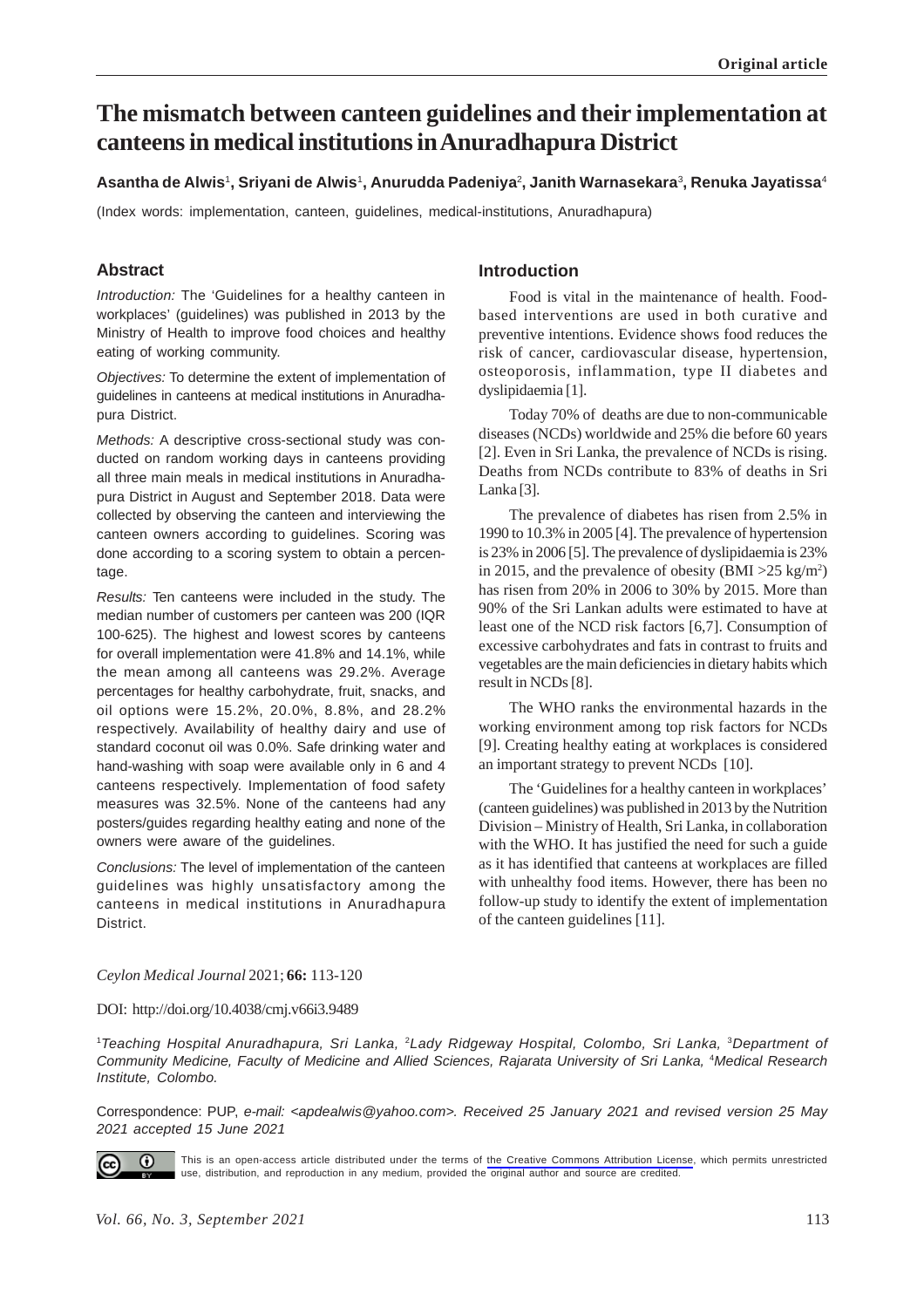Health institutes and health staff are expected to be role models for other communities and institutes with regard to health initiatives [12].

We decided to conduct this as a pilot study to determine the extent of implementation of 'guidelines for the healthy canteen in workplaces' in health institutions of Anuradhapura District.

 The findings can be utilized to obtain an idea about the extent of implementation of the said guidelines. The same methodology can be performed at all canteens at workplaces island-wide. The findings can be used to grade the canteens, improve the standards of the canteens, and monitor their progress.

# **Method**

 This was a descriptive cross-sectional study conducted in Anuradhapura District. The canteens run within hospital premises and other medical institutions, including medical faculties were the study population. Out of these, all the canteens which provided all three main meals were selected for the study. Canteens that were under repair and owners who denied consent in participation were excluded. It was conducted from March, 2018 to February, 2019 during which all data collection and analysis were completed.

The 'Guidelines for Healthy Canteens in Work Places' published by Ministry of Health, Sri Lanka in collaboration with the WHO in 2013 was taken as the baseline reference in assessing the conditions of the observed canteens. The objective was to assess the level of implementation of the above guidelines in the selected canteens.

The 'Data Collection Form', which was an interviewer-administered format, was designed by the research team, based on the canteen guidelines, pre-tested among two canteens in the same district, which didn't fall into the study and revised and re-tested through two separate data collectors to validate the findings.

Two of the research team performed the data collection after obtaining administrative clearance from the relevant hierarchy. Dates were determined randomly, out of working days, and visited the canteens without any prior notification.

After explaining and obtaining consent, the data collectors observed the location, structure, areas of precooking, cooking and serving and other facilities while also observing the food items for the main meals, snacks and beverages. They then discussed with the canteen owner/ manager and workers on relevant issues, including the awareness about the canteen guidelines and any workshops done regarding food safety and nutrition quality while examining them.

Based on the canteen guidelines, the research team designed a scoring system as there was no available system to determine the level of implementation of the canteen guidelines. Then it was submitted to a regional panel for validation. The panel consisted of one medical officer of health, one medical officer of non-communicable diseases, one medical officer in nutrition, and one medical statistician. The scoring system was revised accordingly. In par with the canteen guidelines, this scoring system accounts for the availability of different food groups, availability of a selection, proportion of healthy options, food safety measures, measures taken to improve consumer awareness about the healthiness of foods and the awareness of the canteen owners regarding the canteen guidelines. Each member of the panel allotted marks on a scale from 1 to 10. The questions which received an average of less than five were removed or revised and new questions were allowed if they identified any deficiency to evaluate the canteen guidelines. Identification of food items being 'healthy' or 'unhealthy' was based upon the description given in the canteen guidelines. The scoring on food safety measures was based on the description given on the canteen guidelines and the food safety norms practiced by the public health inspectors. This scoring system, shown in Table 1, offers more weight for the components described in detail in the canteen guidelines.

The customer type was identified as 'doctors', 'medical staff', 'medical students', and 'visitors'. The number of average customers was inquired. The final score, 'The overall level of implementation', is calculated as a mean of the 14 main components and compared among the different canteens. The median, minimum and maximum percentages were calculated from all the canteens for each of the 14 components to identify which components had more or less implementation. In addition, a number of canteens that implemented 0% and 100% of each component were also analyzed.

# **Results**

Out of forty six canteens, ten fell under the selection criteria. Administrative clearance and consent were obtained in all of them.

The daily approximate average number of customers each canteen had is shown in Table 2. The Median was 200 and the Interquartile range was 100-625. The canteen 'MAIN' had the most number of customers (1500), while Canteen 'PADA' had the least with (40).

Seven canteens were open for all consumers, while three were restricted to medical staff only, as shown in Table 2 below.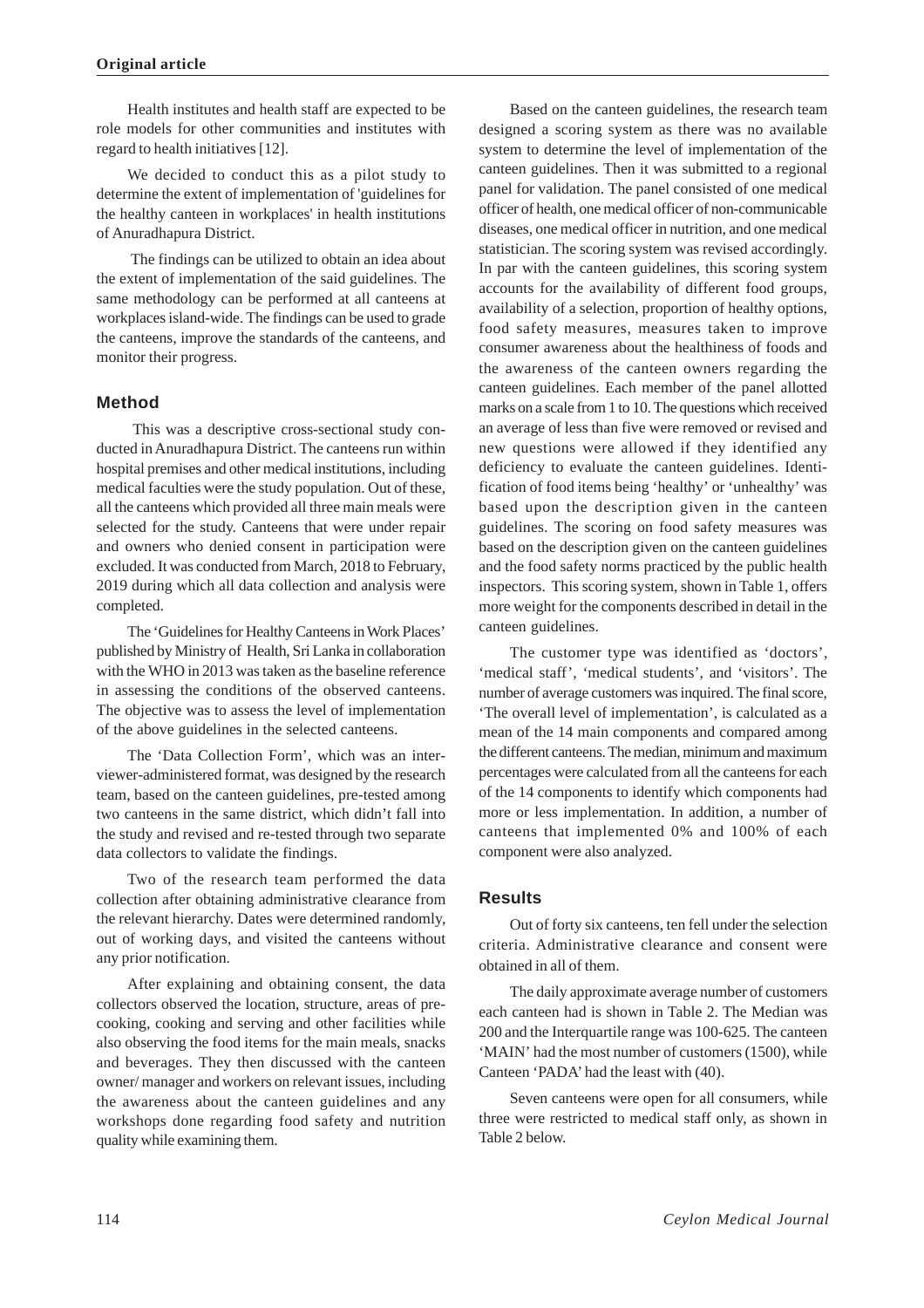# **Table 1. Scoring System**

|                | Main Component (& sub-component)                                                                 | <b>Score Allocation</b>       | <b>Maximum Score</b> |  |  |  |  |
|----------------|--------------------------------------------------------------------------------------------------|-------------------------------|----------------------|--|--|--|--|
| $\mathbf{1}$   | Six Food Groups - availability                                                                   | Percentage out of total 15    |                      |  |  |  |  |
|                | assess the availability of each Food Group according to its components considering the nutrients |                               |                      |  |  |  |  |
|                | Carbohydrates in all 3 main meals                                                                | presence in each meal         | 3                    |  |  |  |  |
|                | Vegetable in all 3 main meals                                                                    | presence in each meal         | 3                    |  |  |  |  |
|                | Protein in all 3 main meals                                                                      | presence in each meal         | 3                    |  |  |  |  |
|                | Milk as liquid/products                                                                          | presence of each source       | $\overline{c}$       |  |  |  |  |
|                | Oils unsaturated/saturated sources                                                               | presence of each source       | $\mathfrak{2}$       |  |  |  |  |
|                | Fruit to eat/drink                                                                               | presence of each source       | $\overline{c}$       |  |  |  |  |
| $\overline{2}$ | <b>Healthy Carbohydrates</b>                                                                     | Percentage of $x/(x+y)$       |                      |  |  |  |  |
|                | 'Carbohydrates' refers to the 1st Food Group cereals, yams, rice and flour products.             |                               |                      |  |  |  |  |
|                | Healthy carbohydrate-based                                                                       | each - 1                      | X                    |  |  |  |  |
|                | Unhealthy Carbohydrate based                                                                     | each - 1                      | у                    |  |  |  |  |
| 3              | <b>Healthy Fruit options</b>                                                                     | Percentage out of 2           |                      |  |  |  |  |
|                | Fruits to eat                                                                                    | if any - 1                    | $\mathbf{1}$         |  |  |  |  |
|                | Fresh Fruit juice                                                                                | if any $-1$                   | $\mathbf{1}$         |  |  |  |  |
| 4              | <b>Availability of Vegetables</b>                                                                | Percentage out of 9           |                      |  |  |  |  |
|                | Cooked vegetables in 3 meals                                                                     | presence in each meal - 1     | 3                    |  |  |  |  |
|                | Tempered vegetables in 3 meals                                                                   | presence in each meal - 1     | 3                    |  |  |  |  |
|                | Fresh vegetables in 3 meals                                                                      | presence in each meal - 1     | 3                    |  |  |  |  |
| 5              | Availability of Protein options                                                                  | Percentage out of 4           |                      |  |  |  |  |
|                | Fish, Meat, Egg                                                                                  | each option - 1               | 3                    |  |  |  |  |
|                | Pulses                                                                                           | if any - 1                    | $\mathbf{1}$         |  |  |  |  |
| 6              | Healthy milk & its products                                                                      | Percentage out of 2           |                      |  |  |  |  |
|                | Liquid milk without sugar                                                                        | if any $-1$                   | $\mathbf{1}$         |  |  |  |  |
|                | Dairy product without sugar                                                                      | if any $-1$                   | $\mathbf{1}$         |  |  |  |  |
| 7              | Healthy oil options                                                                              | Percentage of $p/(p+q)$       |                      |  |  |  |  |
|                | Food with avocado, sesame, nuts                                                                  | each $-1$                     | p                    |  |  |  |  |
|                | All foods with added oils                                                                        | each $-1$                     | q                    |  |  |  |  |
| 8              | Use of standard coconut oil                                                                      | 0 or 100 %                    |                      |  |  |  |  |
| 9              | Other healthy options                                                                            | Percentage of $t/(t+u)$       |                      |  |  |  |  |
|                | Healthy alternatives                                                                             | each - 1                      | t                    |  |  |  |  |
|                | All other alternatives                                                                           | each - 1                      | u                    |  |  |  |  |
| 10             | Safe drinking water                                                                              | 0 or 100 %                    |                      |  |  |  |  |
| 11             | <b>Selection of Menus</b>                                                                        | Percentage out of 9           |                      |  |  |  |  |
|                | Carbohydrate options for each meal                                                               | >1 options in each meal - 1   | 3                    |  |  |  |  |
|                | Vegetable options for each meal                                                                  | $>1$ options in each meal - 1 | 3                    |  |  |  |  |
|                | Protein options for each meal                                                                    | >1 options in each meal - 1   | 3                    |  |  |  |  |
| 12             | <b>Guides and Posters</b>                                                                        | Percentage out of 6           |                      |  |  |  |  |
|                | 13 Food safety measures                                                                          | Percentage out of 28          |                      |  |  |  |  |
|                | Infrastructure                                                                                   | each positive - 1             | 8                    |  |  |  |  |
|                | Functional activities                                                                            | each positive - 1             | 13                   |  |  |  |  |
|                | Food handlers condition                                                                          | each positive - 1             | 5                    |  |  |  |  |
|                | Handwashing facilities                                                                           | each positive - 1             | 2                    |  |  |  |  |
|                | 14 Awareness of owners                                                                           | 0 or 100 %                    |                      |  |  |  |  |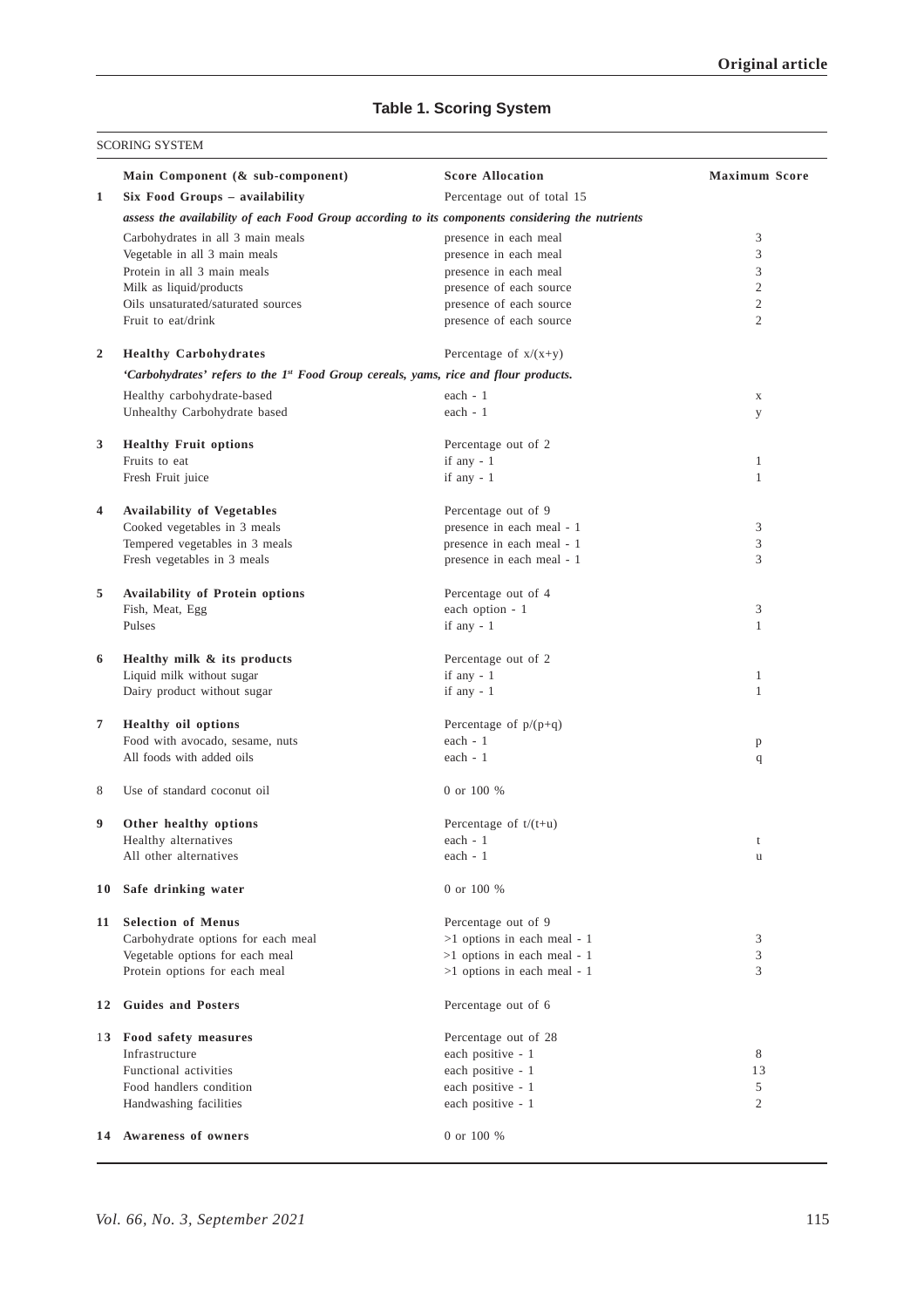|    | Code        | Approximate daily number | Type of customers           |
|----|-------------|--------------------------|-----------------------------|
| 1  | <b>DOCT</b> | 200                      | Doctors, Students           |
| 2  | <b>MAIN</b> | 1500                     | All medical staff, Visitors |
| 3  | PROF        | 500                      | Doctors, Students           |
| 4  | <b>MFAC</b> | 1000                     | All medical staff, Students |
| 5  | <b>THAM</b> | 300                      | All medical staff, Visitors |
| 6  | KEKI        | 200                      | All medical staff, Visitors |
| 7  | PADA        | 40                       | All medical staff, Visitors |
| 8  | MEDA        | 100                      | All medical staff, Visitors |
| 9  | <b>TALA</b> | 100                      | All medical staff, Visitors |
| 10 | AYUR        | 100                      | All medical staff, Visitors |
|    |             |                          |                             |

|  |  | Table 2. The daily average number of customers of each canteen, with their codes |  |  |  |  |  |  |  |
|--|--|----------------------------------------------------------------------------------|--|--|--|--|--|--|--|
|--|--|----------------------------------------------------------------------------------|--|--|--|--|--|--|--|

The Overall level of implementation of the canteen guidelines of each canteen was calculated using the above scoring system. As shown in Graph 1, the highest level was found with canteen 'THAM'at 41.8% followed up by 'MFAC' at 40.1%. The lowest level was found with 'MEDA' at 14.1%. The mean level of implementation was 29.2%, with five canteens falling above and below it. The overall implementation of each of the three canteens, which were restricted to medical staff, was above the mean.



Graph 1. **Overall level of implementation of the guidelines by each canteen.**

Out of all 14 main components, shown in Table 3, the corresponding values for the level of implementation as the median, minimum and maximum were 29.6%, 14.1% and 41.8%, respectively. 'Protein options', 'safe drinking water, 'selection of menus' and 'food safety measures' had the largest differences of over 70% between the maximum and minimum percentages of implementation.

Only 'protein options'and 'safe drinking water had 100% implementation, among 5 and 4 canteens, respectively.

'Healthy milk options', 'Use of standard oil', 'Guides and posters' and 'Awareness of owners' were found to have zero implementation in all ten canteens. Besides them, even the maximum percentage implemented by any canteen was below 30% in 'healthy carbohydrates', 'other healthy options.

'Healthy fruit options' and 'safe drinking water' was not available in 6 canteens each.

Only Selection of Menus, Six Food Groups, Protein options and Vegetable options had over 50% implementation but were less than 70%. Out of 14 components, nine had below 30%. Implementation of 'food safety measures' was 39.6%. Overall implementation was 29.2%, as shown in Graph 2.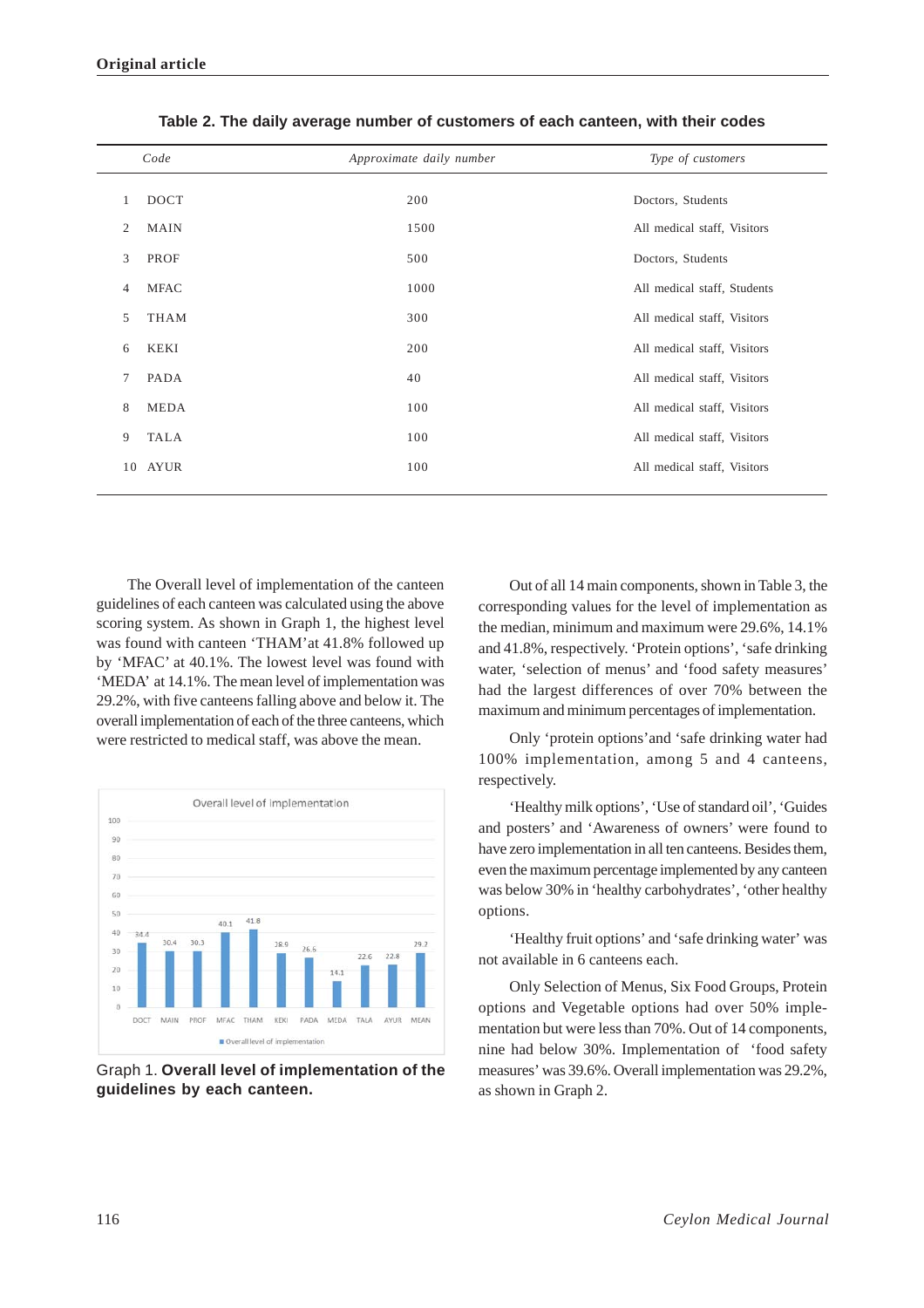| Component                   | Median<br>Percentage | Minimum<br>Percentage | Maximum<br>Percentage | No. with $0\%$<br>Implementation | No. with 100%<br>implementation |
|-----------------------------|----------------------|-----------------------|-----------------------|----------------------------------|---------------------------------|
| Six Food Groups             | 63.9                 | 44.4                  | 77.8                  | $\overline{0}$                   | $\theta$                        |
| Healthy Carbohydrates       | 13.9                 | 0.0                   | 30.0                  | $\overline{2}$                   | $\overline{0}$                  |
| Healthy Fruit options       | 0.0                  | 0.0                   | 50.0                  | 6                                | $\overline{0}$                  |
| Vegetable options           | 66.7                 | 33.3                  | 66.7                  | $\overline{0}$                   | $\overline{0}$                  |
| Protein options             | 75.0                 | 0.0                   | 100.0                 | 1                                | 5                               |
| Healthy milk options        | 0.0                  | 0.0                   | 0.0                   | 10                               | $\overline{0}$                  |
| Healthy oil options         | 33.3                 | 0.0                   | 50.0                  | $\mathfrak{2}$                   | $\theta$                        |
| Use of standard coconut oil | 0.0                  | 0.0                   | 0.0                   | 10                               | $\Omega$                        |
| Other Healthy Options       | 5.5                  | 0.0                   | 29.4                  | $\overline{2}$                   | $\overline{0}$                  |
| Safe drinking water         | 0.0                  | 0.0                   | 100.0                 | 6                                | 4                               |
| Selection of Menus          | 72.2                 | 11.1                  | 88.9                  | $\overline{0}$                   | $\overline{0}$                  |
| Guides and Posters          | 0.0                  | 0.0                   | 0.0                   | 10                               | $\Omega$                        |
| Food safety measures        | 44.8                 | 15.0                  | 71.6                  | $\Omega$                         | $\Omega$                        |
| Awareness of owners         | 0.0                  | 0.0                   | 0.0                   | 10                               | $\overline{0}$                  |
| Overall                     | 29.6                 | 14.1                  | 41.8                  |                                  |                                 |

**Table 3. Implementation by each component**



Graph 2. **Mean level of implementation of each component of canteen guidelines.**

#### **Discussion**

Anuradhapura is situated in the dry zone, North Central Province of Sri Lanka. It is also the largest district in Sri Lanka, holding 10% of its population, with the  $3<sup>rd</sup>$ largest hospital, the Teaching Hospital Anuradhapura, and 44 other hospitals, which cater to inward patients and, therefore, have resident medical staff to look after the patients [13].

Unhealthy diets are implicated as a major cause of the rising non-communicable diseases. The environment, food availability and cost also contribute to people's selection [14]. Besides NCDs, micronutrient deficiencies are also becoming common due to poor food habits [15].

Despite publishing these 'canteen guidelines at workplaces', the level of implementation has not been evaluated. There has been no publication about the improvement of the quality of food or standards in the canteen, in the least even among canteens in medical institutions. As the research team was primarily based in Anuradhapura, this study was carried out as a pilot prior to the proposed national-level study.

This study was done at all the canteens of medical institutions in Anuradhapura district, which provided all three main meals along with snacks for its employees as well as visitors. The canteen at the medical faculty was also included in the study as its customers were employees related to the health sector as academic or non-academic, in addition to the medical trainees. The canteens MFAC, DOCT, and PROF, were restricted to medical staff/ trainees only. These canteens are the closest, most available, and perhaps most affordable food selection for these people. Therefore the available food items at these canteens invariably become the predominant choice of food for these people.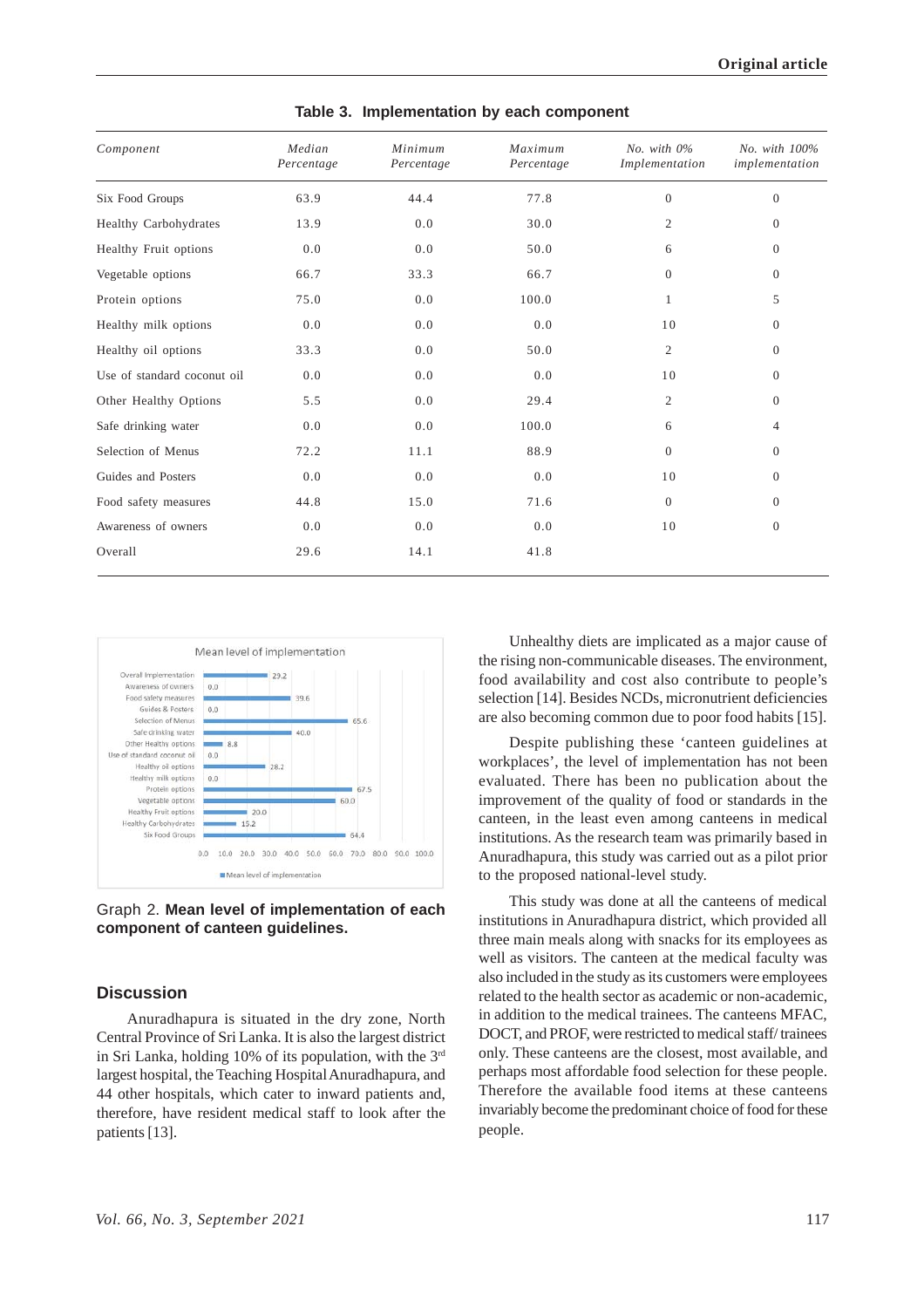Although the initial plan was to train two medical undergraduates for data collection, it could not be implemented due to circumstantial reasons. Therefore, two of the research team performed the data collection. When conducting this study at the national level, recruiting and training data collectors independent from the research team is advisable.

Out of all 46 medical institutions of Anuradhapura District, only ten were found to provide all three main meals.

Unfortunately, no other published records were evaluating the canteen guidelines. Few undergraduate surveys discussed customer satisfaction. Adherence to basic food safety measures was studied in schools in Western Province, which revealed majority had deficiencies [16]. No published articles were describing the nutritional qualities of food provided in canteens.

Considering the overall implementation of individual canteens, none had even 50%, which was highly unsatisfactory. Canteens 'THAM' at 41.8% and 'MFAC' at 40.1% had the highest overall implementation. 'THAM' caters to both medical staff and visitors, but 'MFAC' is restricted to its staff and students. Other canteens above the mean of 29.2% were 'DOCT'' at 34.4%, 'MAIN' at 30.4%, and 'PROF' at 30.3%, which again show no common customer type. It shows that, even in canteens restricted to doctors, staff and students do not show a satisfactory level of implementation, although each of them is slightly above the mean level of implementation. The canteen 'MEDA' with the least level of implementation (14.1%) also serves food for medical staff.

The general Sri Lankan diet has a significant deficiency in protein and vegetable consumption [17,18]. The general micronutrient adequacy is in doubt overseeing the rates of micronutrient deficiencies identified in surveys conducted in selected groups [19,20]. The canteen guidelines have described on providing these options from the canteen meals through 'healthy food options' rich in proteins, micronutrients, and fiber. Therefore, attempting to adhere to the canteen guidelines may offer some solution to this dietary deficiency.

When assessing the 'healthy options' on Carbohydrates (15.2%), Fruits (20%), Milk (0%), Fats (28.2%) and other snack options (8.8%) the level of implementation is far below acceptable. The healthiness of the above food categories was determined according to the canteen guidelines. However, deciding whether a food item is healthy or not is subjective upon the criteria considered. A canteen that provides food items containing a minimal amount of nuts, sesame, or pulses in its food options may get a higher score compared to a canteen that provides a single food item but filled with a larger portion of nuts or

sesame or pulses. Also, when general fruit consumption is well below recommendation, a canteen which does not provide fruits in a 'healthy' manner but has several fruits may score lower than a canteen with just one fruit option [7].

The use of standard oil for cooking was not practiced in any of the canteens, although most canteen tenders have specifically mentioned doing so. Currently, Coconut oil is considered the safest for cooking purposes as Sri Lankan culinary practice predominates heating oils to higher temperatures than recommended for tempering when using other vegetable oils [21,22].

The provision of safe drinking water is considered an essential component in any food outlet. However, only 4 out of 10 canteens provided this.

Food safety is supposed to be closely monitored by the Public Health Inspectors according to the food act. But the level of food safety measures followed among ten canteens was merely 40% raising questions on negligence on the part of medical staff and food authorities. Availability of soap and water was included within this component, and it was found that some canteens did not have such facilities although they provided an 'eating area'. This should be considered a severe deficiency.

None of the canteens had any 'guides and posters' of any form to raise the customers' awareness. Also, none of the canteen owners declared that they were aware of the 'canteen guidelines'. None of them had participated in any awareness activities regarding food safety or nutrition. This is an impressive finding because all these canteens were in medical institutions and providing food primarily to medical staff. Yet, there has been no declared attempt to raise the awareness of either the customer or the food provider.

This study had several limitations. The scoring system should preferably be re-validated through a national expert panel to minimize potential bias further. Identification of a food item as healthy has its practical issues. A national-level study through random sampling would provide a broader picture of the implementation of the canteen guidelines.

# **Conclusion**

The level of implementing the canteen guidelines was unsatisfactory. Health institutes do not appear to provide or demand healthy food or food safety measures as expected. The objectives of preparing the guidelines for the healthy canteen in workplaces have not reached the canteens nor its customers in Anuradhapura District. This highlights the need for a monitoring mechanism when publishing guidelines.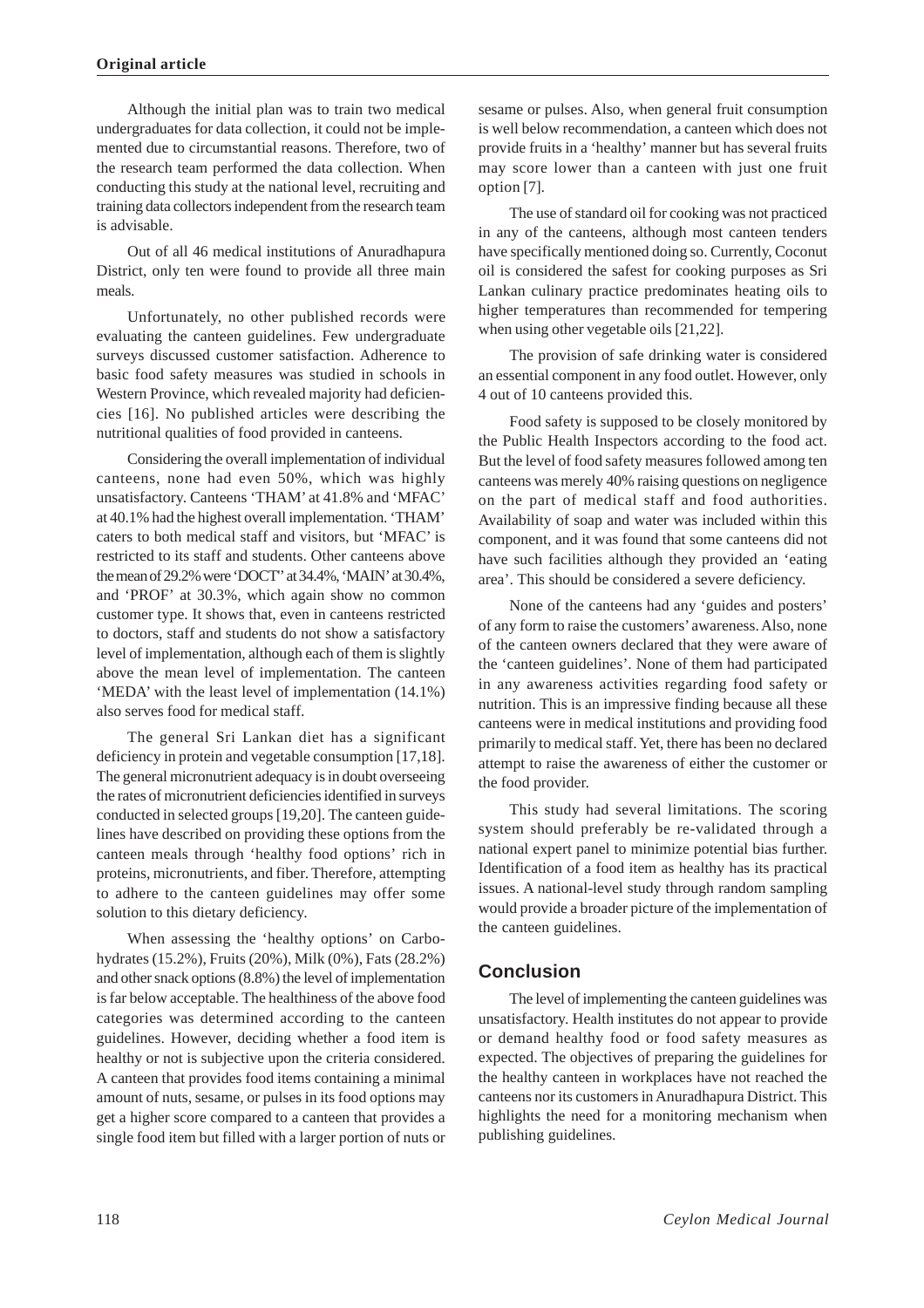## **List of Tables/ Graphs**

Table 1: Scoring system - short illustration

Table 2: The daily average number of customers of each canteen, with their codes.

Table 3: Implementation by each component.

Graph 1: Overall level of implementation of the guidelines, by each canteen.

Graph 2: Mean level of implementation of each component of canteen guidelines

## **Ethics approval**

Ethical approval obtained from the Ethics Review Committee, Faculty of Medicine and Allied Sciences, Rajarata University of Sri Lanka.

# **Funding**

The investigators bore all expenses.

#### **Acknowledgements**

We wish to thank the Director, Teaching Hospital Anuradhapura, Provincial Director of North Central Province, Regional Director of Health Services, Anuradhapura, the Commissioner of Ayurveda, Anuradhapura and the relevant Medical Officers in charge of the divisional hospitals and the welfare societies for their support. The contribution by the canteen owners is greatly admired.

#### **Conflicts of interest**

All authors declare to have no conflicts of interest.

#### **Author contributions**

While all authors were involved in all stages of the research, specific contributions were made as followed. APA and SKA handled research proposal, data collection, analysis and manuscript. ABP conceptualized the research. RJ edited the research proposal and the manuscript. JNW contributed to the analysis and editing of the manuscript.

## **References**

- 1. Abuajah CI, Ogbonna AC, Osuji CM. Functional components and medicinal properties of food: a review. *J Food Sci Technol.* 2015; **52**(5): 2522-9.
- 2. WHO. WHO | NCD mortality and morbidity [Internet]. WHO. 2017. Available from: http://www.who.int/gho/ncd/ mortality\_morbidity/en/
- WHO. NCD country profile. NCD country profiles WHO [Internet]. 2018; Available from: https://www.who.int/nmh/ countries/en/
- 4. Katulanda P, Rathnapala D, Sheriff R, Matthews D.

Province and ethnic specific prevalence of diabetes among Sri Lankan adults. *Sri Lanka J Diabetes Endocrinol Metab* [Internet]. 2012; **1**(1). Available from: http://www.sljol.info/ index.php/SJDEM/article/view/4180

- 5. Katulanda P, Ranasinghe P, Jayawardena R, Constantine GR, Rezvi Sheriff MH, Matthews DR. The prevalence, predictors and associations of hypertension in Sri Lanka: A cross-sectional population based national survey. *Clin Exp Hypertens.* 2014; **36**(7): 484-91.
- National Non Communicable Disease Risk Factor Survey Sri Lanka 2005. 2008.
- 7. Non Communicable Disease Risk Factor Survey Sri Lanka 2015. 2015.
- 8. Overview of Noncommunicable Diseases and Related Risk Factors [Internet]. Available from: https://www.cdc.gov/ .../fetp/...8/overview-of-ncds\_ppt\_qarevcom\_09112013.pdf
- 9. Budnik LT, Adam B, Albin M, Banelli B, Baur X, Belpoggi F, et al. Diagnosis, monitoring and prevention of exposurerelated non-communicable diseases in the living and working environment: DiMoPEx-project is designed to determine the impacts of environmental exposure on human health. *J Occup Med Toxicol.* 2018; **13**: 6.
- 10. Quintiliani L, Poulsen S, Sorensen G. Healthy eating strategies in the workplace. *Int J Work Heal Manag* [Internet]. 2010; **3**(3): 182-96. Available from: http://www. emeraldinsight.com/doi/10.1108/17538351011078929
- 11. Guidelines for a healthy canteen in work places. Nutrition Division, Ministry of Health, Sri Lanka; 2013.
- 12. Health and wellness programs for hospital employees [Internet]. 2015. Available from: http://www.hpoe.org/ Reports-HPOE/2016/2016-Health-and-Wellness-Brief-FINAL-10-12-16.pdf
- 13. Hospitals [Internet]. 2019 [cited 2019 Mar 20]. Available from: http://www.health.gov.lk/moh\_final/english/ hospital\_government.php?spid=24
- 14. Drewnowski A, Darmon N. Symposium: Modifying the Food Environment: Energy Density, Food Costs, and Portion Size Food Choices and Diet Costs: an Economic Analysis 1,2. *J Nutr*. 2005; **135**(4): 900-4.
- 15. FAO. Preventing micronutrient malnutrition: A guide to food-based approaches – A manual for policy makers and programme planners [Internet]. 1997. Available from: http:/ /www.fao.org/3/X5244E/X5244e00.htm#TopOfPage
- 16. Weerasinghe M, Bandara S, Sanoon M. Service Quality of school canteens: A case study from the Western Province, Sri Lanka. *Ceylon J Med Sci.* 2017; **54**(2): 11-16.
- 17. Arambepola C, Rajapakse L, Gunawardena N. Nutritional status in Sri Lanka, determinants and interventions: a desk review 2006-2011. 2012.
- 18. Jayawardena R, Thennakoon S, Byrne N, Soares M, Katulanda P, Hills A. Energy and nutrient intakes among